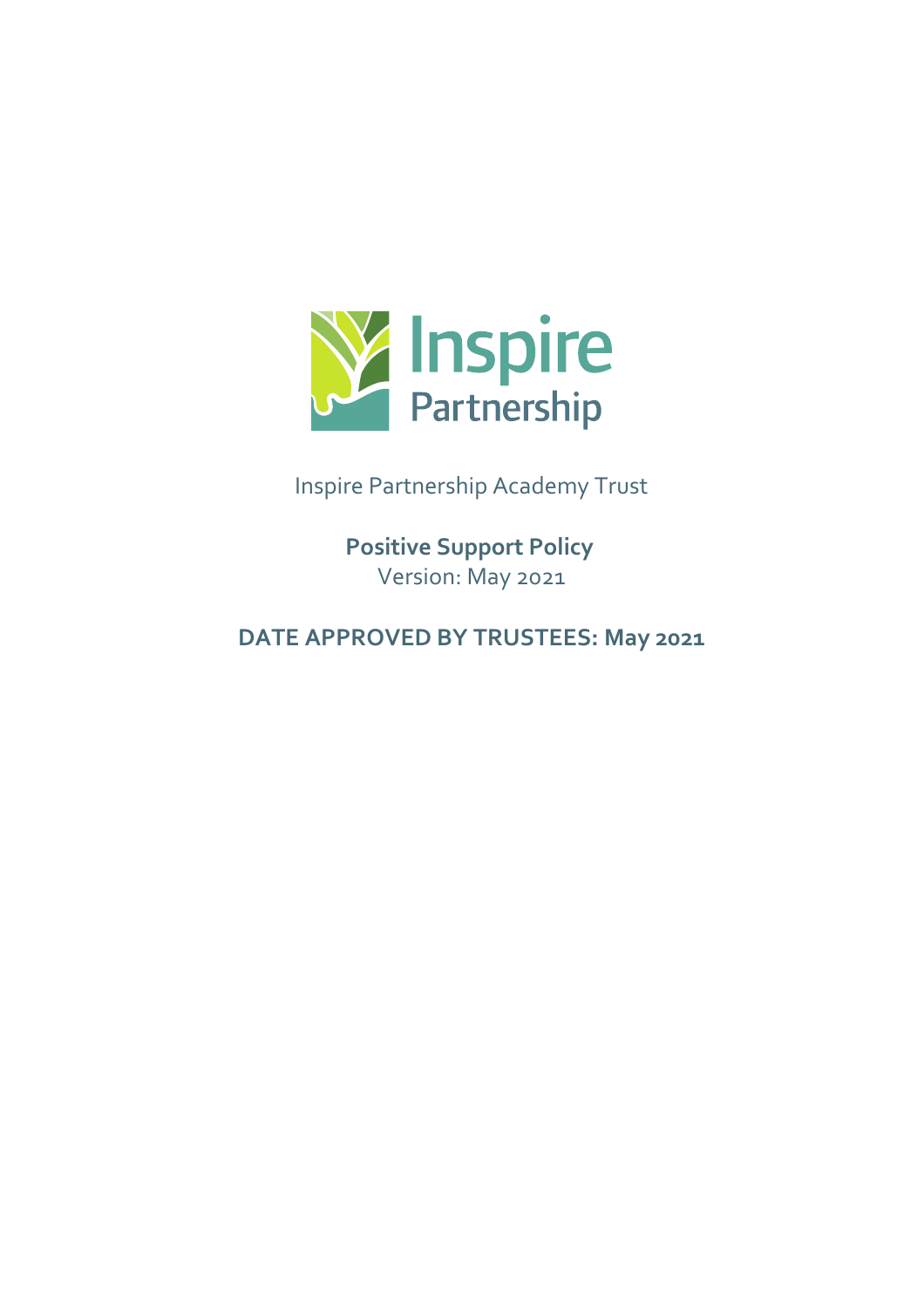

| 1.             |      |  |
|----------------|------|--|
|                | 1.1  |  |
|                | 1.2  |  |
|                | 1.3  |  |
| $\overline{2}$ |      |  |
|                | 2.1  |  |
|                | 2.2  |  |
|                | 2.3  |  |
|                | 2.4  |  |
|                | 2.5  |  |
|                | 2.6  |  |
|                | 2.7  |  |
|                | 2.8  |  |
|                | 2.9  |  |
|                | 2.10 |  |
|                | 2.11 |  |
| $\overline{3}$ |      |  |
|                | 3.1  |  |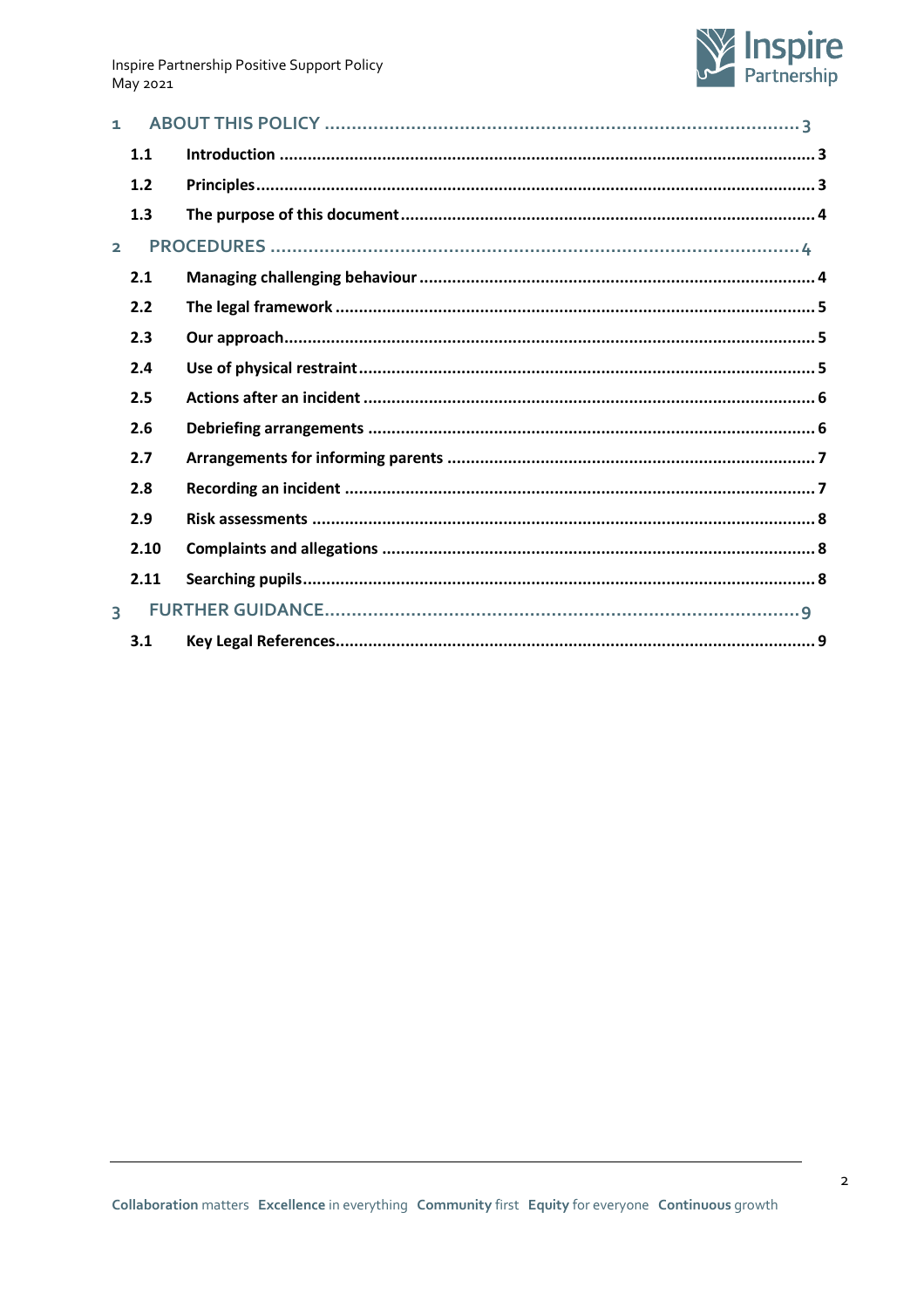

#### <span id="page-2-0"></span>**1 ABOUT THIS POLICY**

#### <span id="page-2-1"></span>**1.1 Introduction**

- 1.1.1 Behaviour is always a form of communication. Understanding that children are communicating through their behaviour gives adults the opportunity to respond differently. When children feel valued, respected and have their needs met, there is no longer a reason to use challenging behaviour to communicate. Punishing a child for a behaviour may stop the behaviour for the moment, but it does not give the child support or provide alternate ways to act in difficult situations. When adults help children find positive ways to communicate their needs to others, children learn important social and problem-solving skills that will help them throughout their life.
- 1.1.2 At Rockliffe Manor Primary School, we are committed to a behaviour policy which encourages children to make positive behaviour choices. On rare occasions circumstances may result in a situation that requires some form of physical intervention by staff.

#### <span id="page-2-2"></span>**1.2 Principles**

- 1.2.1 Our policy for physical intervention is based upon the following principles:
	- a) Physical intervention should be used only as a last resort when other appropriate strategies have failed;
	- b) Any physical contact should be only the minimum required;
	- c) Physical intervention must be used in ways that maintain the safety and dignity of all concerned;
	- d) Incidents must be recorded and reported to the Head teacher as soon as possible;
	- e) Parents/Carers will be informed on the day of the incident.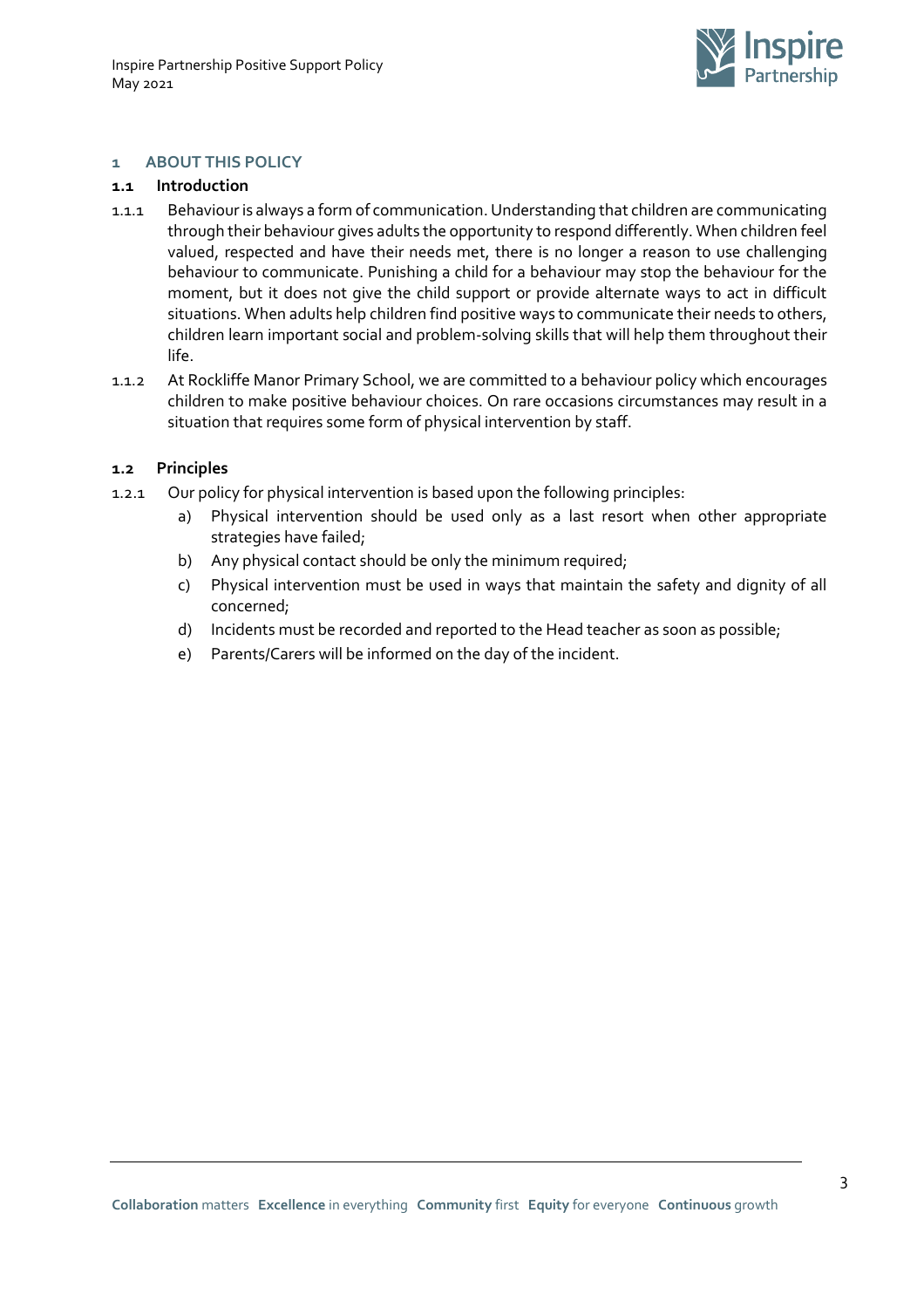Inspire Partnership Positive Support Policy May 2021



## <span id="page-3-0"></span>**1.3 The purpose of this document**

- 1.3.1 Rockliffe Manor Primary School believes everyone has a right to:
	- a) Recognition of their unique identity;
	- b) Be treated with respect and dignity;
	- c) Learn and work in a safe environment;
	- d) Be protected from harm, violence, assault and acts of verbal abuse.
- 1.3.2 Pupils and their parents attending Rockliffe Manor Primary School, have a right to:
	- a) Individual consideration of pupil needs by the staff who have responsibility for their care and protection;
	- b) Expect staff to undertake their duties and responsibilities in accordance with the school's policies;
- 1.3.3 Be informed about school rules, relevant policies and the expected conduct of all pupils and staff working in school.

## <span id="page-3-1"></span>**2 PROCEDURES**

## <span id="page-3-2"></span>**2.1 Managing challenging behaviour**

2.1.1 Rockliffe Manor Primary School also recognises that there is a need, reflected in common law, to physically intervene when there is an obvious risk to the safety of children, staff and property. This applies both on and off setting sites. If used at all, the use of force to control or restrain pupils will be used in the context of a respectful, supportive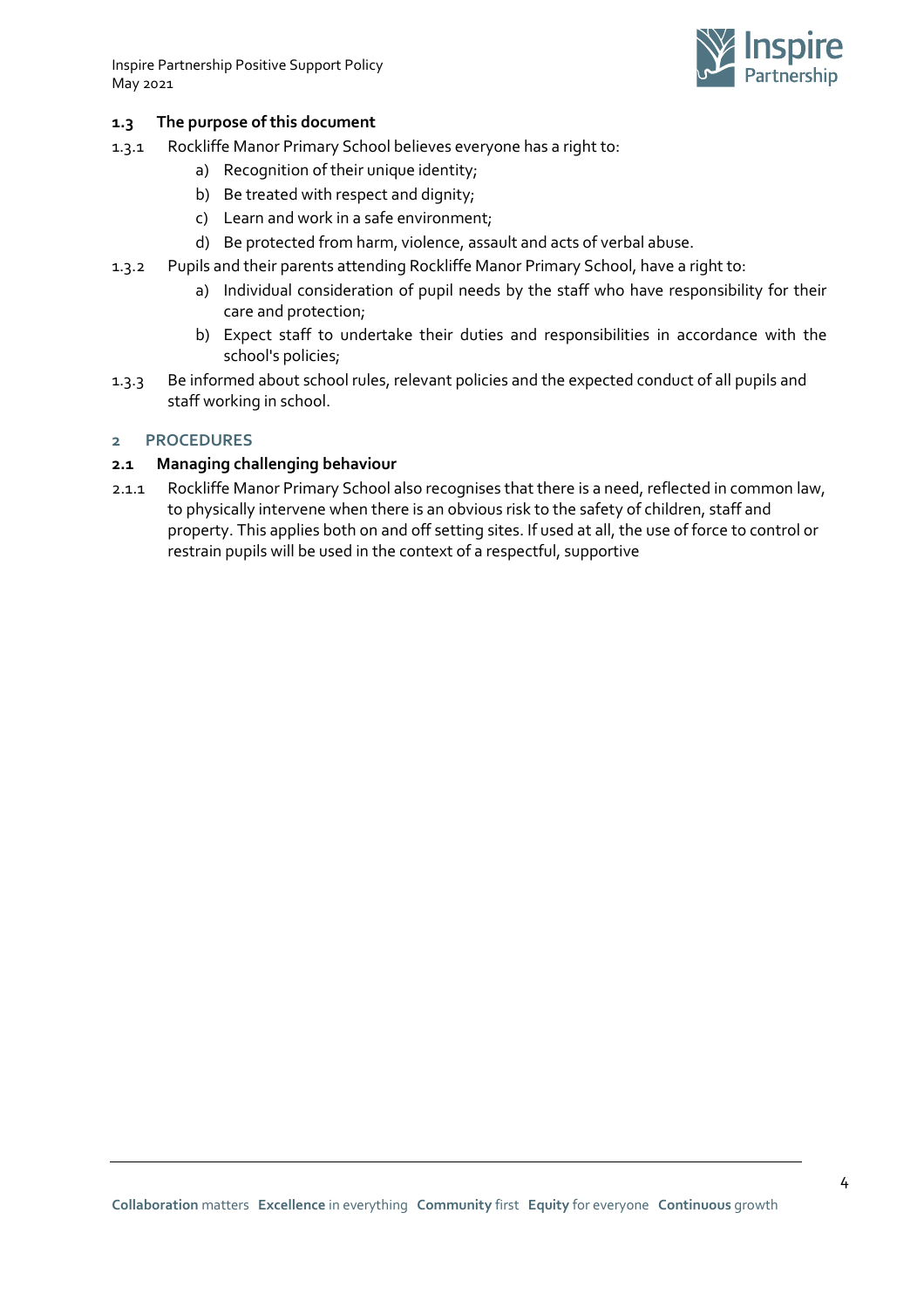

relationship with the child in order to ensure minimal risk of injury to children and staff.

## <span id="page-4-0"></span>**2.2 The legal framework**

- 2.2.1 Section 93 of the Education & Inspections Act 2006 allows 'teachers and other persons who are authorised by the Head Teacher who have control or charge of pupils to use such force as is reasonable in all the circumstances to prevent a pupil from doing, or continuing to do, any of the following:
	- a) Causing injury to his/herself or others;
	- b) Committing an offence;
	- c) Damaging property;
	- d) Prejudicing the maintenance of good order & discipline.

## <span id="page-4-1"></span>**2.3 Our approach**

- 2.3.1 At Rockliffe Manor Primary School, we aim to avoid the need for physical intervention and regard this as a last resort in managing situations. We always aim to deal with behaviour using a positive approach and therefore this policy should be read in connection with our Behaviour Policy.
- 2.3.2 It is not possible to define every circumstance in which physical restraint would be necessary or appropriate and staff will have to exercise their own judgement in situations which arise within the above categories. Staff should always act within the Academies policy on behaviour and discipline, particularly in dealing with disruptive behaviour.
- 2.3.3 Staff should be aware that when they are in charge of children during the school day, or during other supervised activities, they are acting in loco parentis and have a 'Duty of Care' to all children they are in charge of. They must, therefore, take reasonable action to ensure all pupils' safety and wellbeing.
- 2.3.4 Staff are not expected to place themselves in situations where they are likely to suffer injury as a result of their intervention. Staff should understand the importance of listening to and respecting children to create an environment that is calm and supportive, especially when dealing with children who may have emotional and behavioural needs, which may increase their aggression. All staff should understand the importance of responding to the feelings of the child, which lie beneath the behaviour, as well as the behaviour itself.
- 2.3.5 If a child is behaving disruptively or anti-socially, every non-physical strategy will be used to manage the behaviour positively to prevent a deterioration of the situation. Staff should view physical intervention with a child as a 'last resort' and for the purposes of maintaining a safe environment.

#### <span id="page-4-2"></span>**2.4 Use of physical restraint**

- 2.4.1 Physical restraint should be applied as an act of care and control with the intention of reestablishing verbal control as soon as possible and, at the same time, allows the pupil to regain self-control. It should never take a form which could be seen as punishment.
- 2.4.2 When physical restraint becomes necessary:
- 2.4.3 Do:
	- a) Tell the pupil what you are doing and why;
	- b) Use the minimum force necessary;
	- c) Involve another member of staff wherever possible;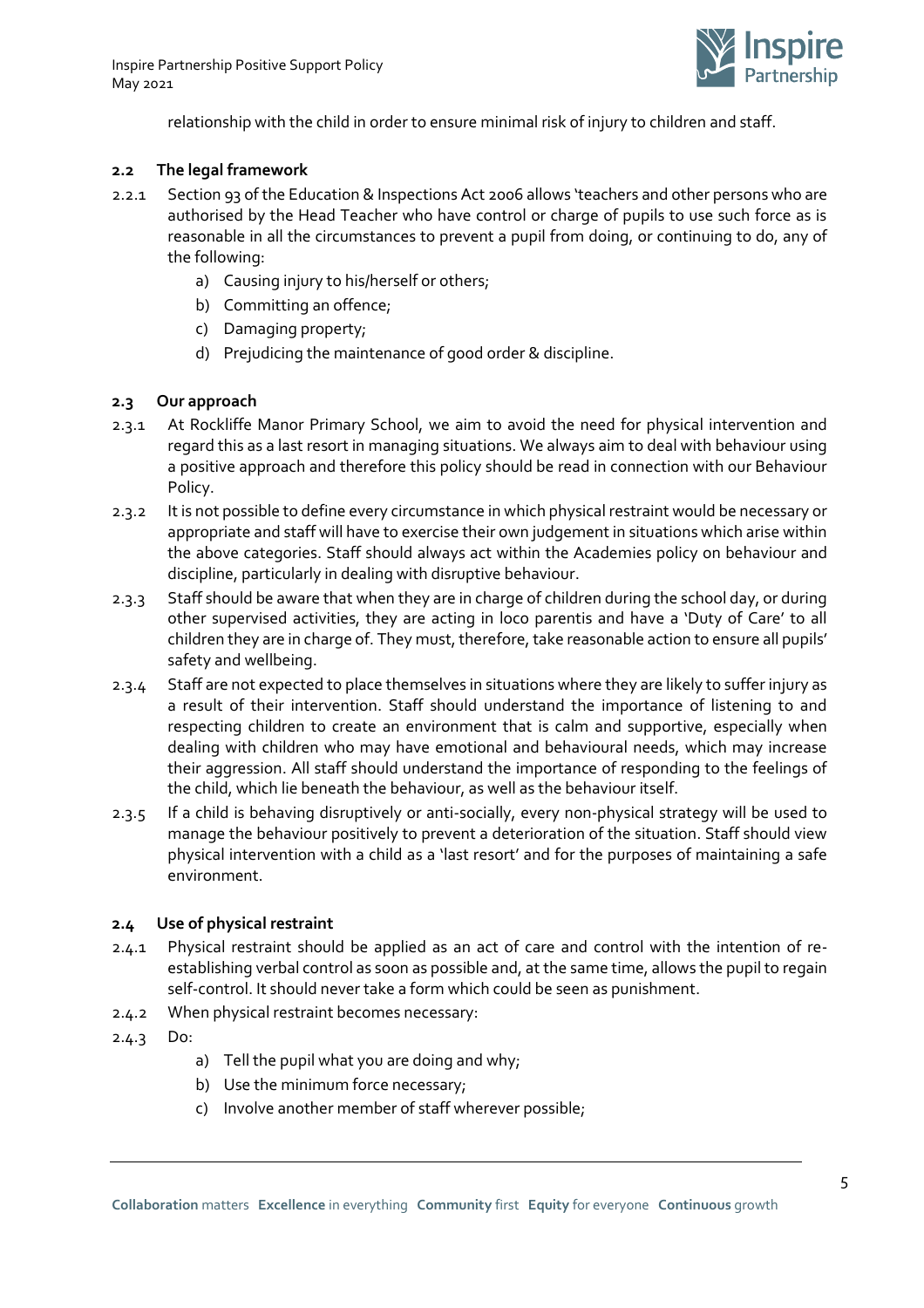Inspire Partnership Positive Support Policy May 2021



- d) Tell the pupil what s/he must do for you to remove the restraint (this may need frequent repetition);
- e) Use simple and clear language;
- f) Relax your restraint in response to the pupil's compliance.
- 2.4.4 Do not:
	- a) Act in temper;
	- b) Involve yourself in a prolonged verbal exchange with the pupil;
	- c) Involve other pupils in the restraint;
	- d) Touch or hold the pupil in a way that could be viewed as inappropriate conduct;
	- e) Twist or force limbs back against a joint;
	- f) Hold the pupil in a way which will restrict blood flow or breathing e.g. around the neck;
	- g) Use physical restraint or intervention as a punishment.
- 2.4.5 The procedure for restrictive physical intervention set out below must always be followed:
	- a) Give the child clear warning. Offer an escape route from the situation, for example, through calming or following instructions;
	- b) Once the restrictive physical intervention is judged necessary it should happen quickly, smoothly and confidently;
	- c) Always remain calm and talk in a conciliatory tone. Ignore any abuse and let the high emotional state run its course;
	- d) Once things begin to calm, it can be coupled with significant changes in restrictive physical intervention;
	- e) The aim is to talk through the situation and discuss the behaviour that caused the whole episode;
	- f) The extent of force used should be no more than necessary to control the situation

#### <span id="page-5-0"></span>**2.5 Actions after an incident**

- 2.5.1 Physical restraint often occurs in response to highly charged emotional situations and there is a clear need for debriefing after the incident, both for the staff involved and the pupil. The Head teacher should be informed of any incident as soon as possible and will take responsibility for making arrangements for debriefing once the situation has stabilised. An appropriate member of the teaching staff should always be involved in debriefing the pupil involved and any victims of the incident should be offered support. The parents/carers will be informed at the earliest possible opportunity.
- 2.5.2 If the behaviour is part of an ongoing pattern it will be necessary to address the situation through the development of a behavioural plan.
- 2.5.3 All incidents should be recorded immediately in the numbered and bound book located in the leadership room. An electronic log should also be kept on CPOMS. All sections of the report should be completed so that any patterns of behaviour can be identified and addressed. In the event of any future complaint or allegation this record will provide essential and accurate information.
- 2.5.4 A member of the leadership team will contact parents as soon as possible after an incident, normally on the same day, to inform them of the actions that were taken and why, and to provide them with an opportunity to discuss it.

#### <span id="page-5-1"></span>**2.6 Debriefing arrangements**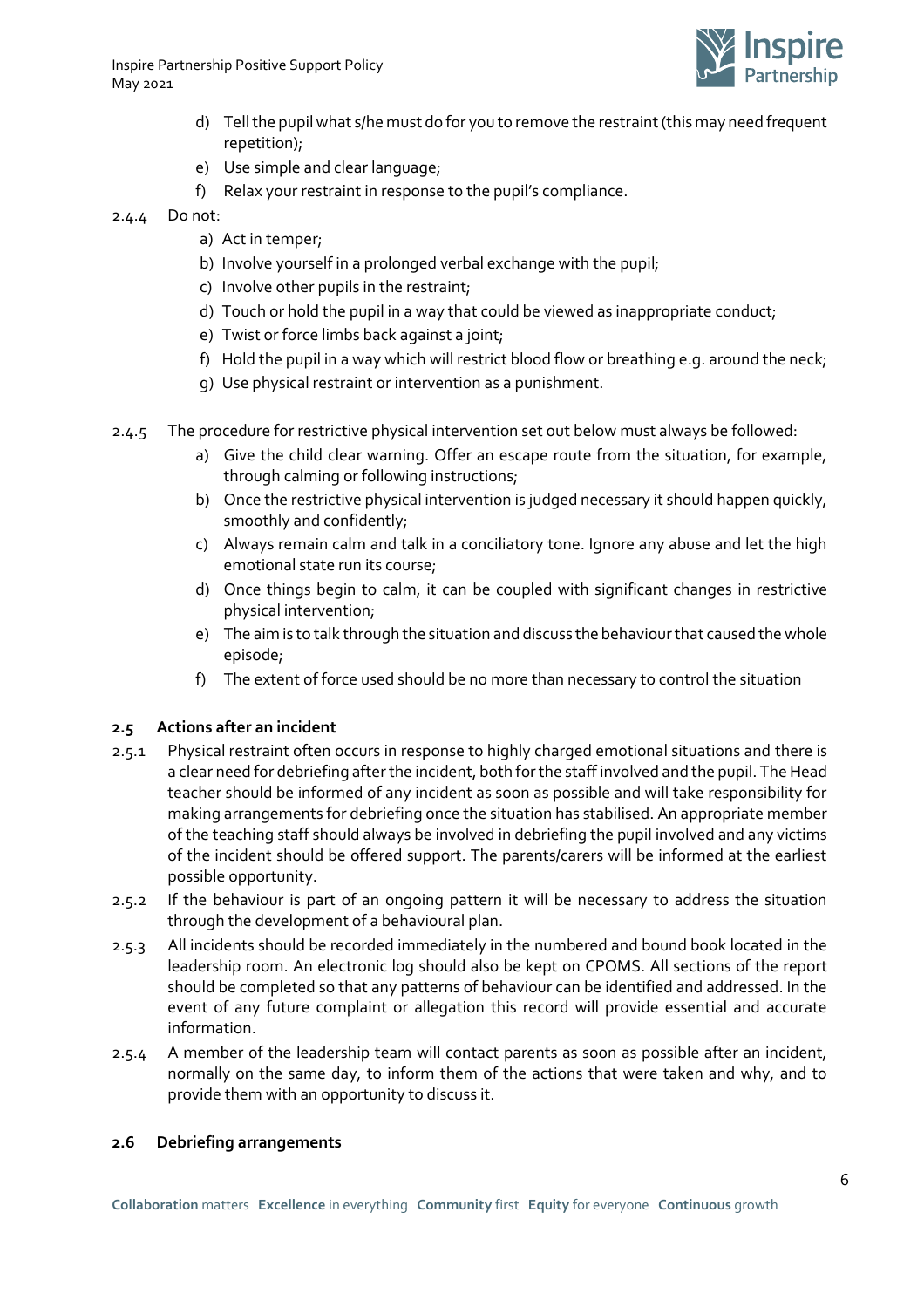

- 2.6.1 The child/young person and the member of staff will be checked for any sign of injury after an incident. First aid will be administered to anyone who requires it, or medical treatment obtained.
- 2.6.2 The child or young person will be given time to become calm while staff continue to supervise them. When the child regains complete composure, a senior member of staff (or their nominee) will discuss the incident with the child and try to ascertain the reason for its occurrence.
- 2.6.3 The child will be given the opportunity to explain things from their point of view. All necessary steps will be taken to re-establish the relationship between the child and the member(s) of staff involved in the incident. In cases where it is not possible to speak to the pupil on the same day as the incident occurred, the debrief will take place as soon as possible after the child returns to school.
- 2.6.4 All members of staff involved should be allowed a period of debrief and recovery from the incident. A senior member of staff (or their nominee) will provide support to member(s) of staff involved.
- 2.6.5 The Head teacher will be informed at the earliest possible opportunity of any incidents where positive handling was used. The Head teacher (or their nominee) will initiate the recording process if not already under way and review each incident to ensure that any necessary lessons are learned.

# <span id="page-6-0"></span>**2.7 Arrangements for informing parents**

- 2.7.1 All parents/carers will be informed immediately after an incident where positive handling is used with a child. Parents/carers will need to be notified sensitively and to be made aware of the full circumstances.
- 2.7.2 Parents/carers should be informed of the school's policy regarding positive handling and their behaviour policy.
- 2.7.3 Staff who work with particular children who have learning or physical disabilities (and who have Individual Education Plans, Individual Behaviour Plans and/or Pastoral Support Plans), may need to use specific techniques routinely to manage challenging behaviour. Such arrangements must be discussed with parents/carers in advance on an individual basis using positive handling plans. All interventions will be routinely recorded and monitored with the expectation that steps are taken to reduce the number of restrictive physical interventions year on year.

## <span id="page-6-1"></span>**2.8 Recording an incident**

- 2.8.1 The circumstances and nature of the physical intervention will be held on the record of the child involved. The DSL will inform any necessary agencies/authorities (e.g. LADO) of the physical intervention in accordance with DFE and LA guidance. The Head teacher will ensure that parents/carers are appropriately informed on the same day as the incident. It is also expected that the child's Social Worker be informed if they are Looked After. For the safeguarding of both staff and pupil, any subsequent investigation of the situation/incident should be undertaken by a member of staff other than the one applying the physical intervention.
- 2.8.2 A contemporaneous record (i.e. written as soon as possible and no longer than 2 hours after the incident's occurrence) should be made by the staff member involved in the incident and a copy given to a senior member of staff and parent/carer. Similarly, contemporaneous notes will also be made by all other members of staff involved (i.e. as witnesses or additional providers of support). The notes will be signed and dated.
- 2.8.3 The record will contain the following information:
	- a) The name(s) and the job title(s) of the member(s) of staff who used reasonable force;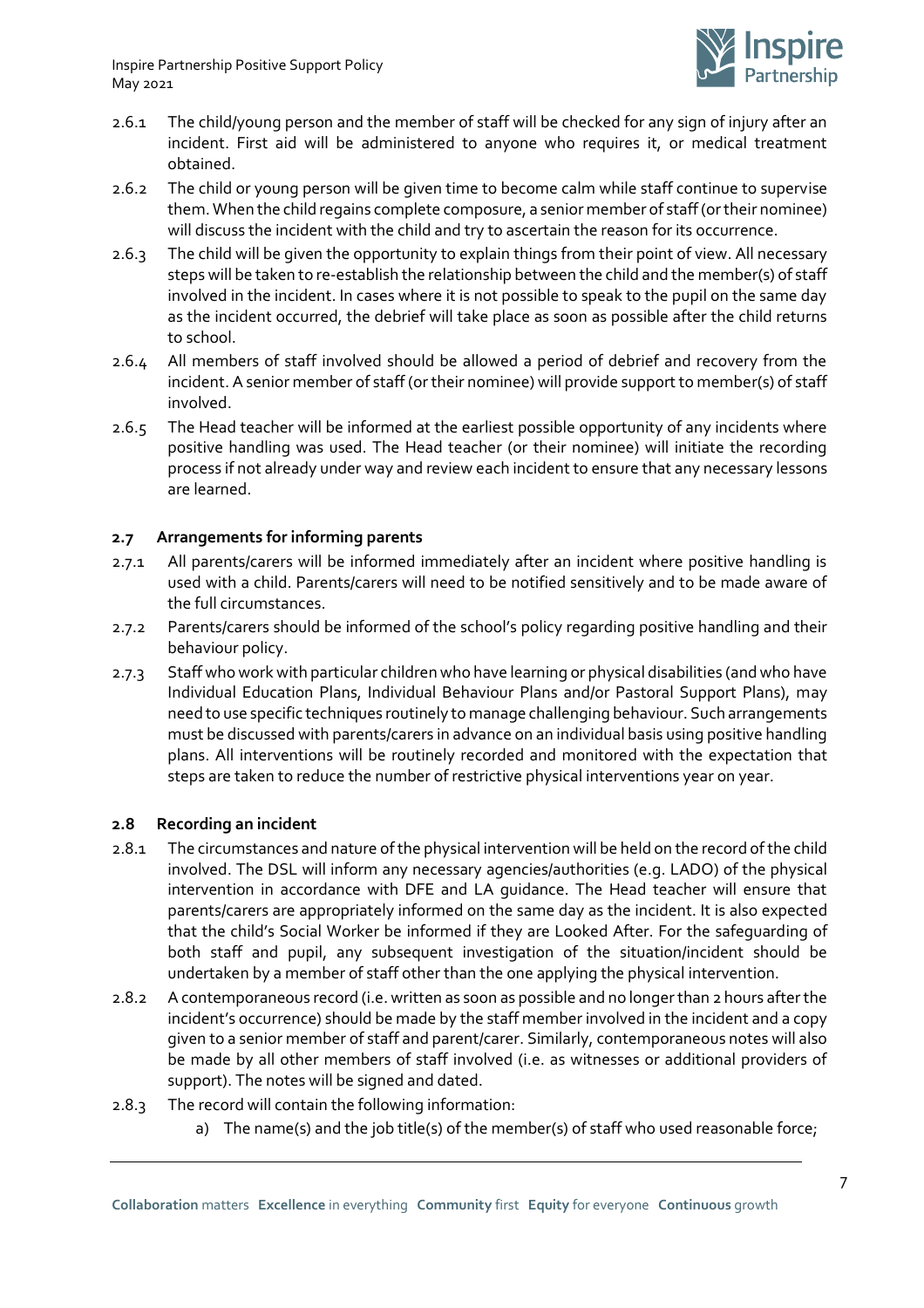

- b) The name(s) of the child(ren) involved;
- c) When and where the incident took place;
- d) Names of staff and child(ren) who witnessed the incident
- e) The reason that force was necessary;
- f) Behaviour of the child(ren) which led up to the incident including any triggers;
- g) Any attempts to resolve the situation;
- h) The degree of force used;
- i) How it was applied;
- j) How long it was used for;
- k) The child's/children's response and the eventual outcome;
- l) Details of any injuries suffered by either staff or child(ren);
- m) Details of any damage to property;
- n) Details of any medical treatment required (an accident form will be completed where medical treatment is needed);
- o) Details of follow-up including contact with the parents/carers of the child(ren) involved;
- p) Details of follow up involvement of other agencies, police, social services.
- 2.8.4 Child witnesses may also be asked to provide a written account if appropriate.
- 2.8.5 A copy of this will be kept on the child's file and retained in line with guidance on keeping educational records. The school will report any injuries to child or staff and seek medical intervention immediately if necessary.

## <span id="page-7-0"></span>**2.9 Risk assessments**

- 2.9.1 If we become aware that a pupil is likely to behave in a disruptive and/or challenging way that may require the use of reasonable force, we will plan how to respond if the situation arises. Such planning will address:
- 2.9.2 Strategies to be used prior to intervention;
	- a) Ways of avoiding 'triggers' if these are known;
	- b) Involvement of parents/carers to ensure that they are clear about the specific action the school might need to take;
	- c) Briefing of staff to ensure they know exactly what action they should be taking;
	- d) Identification of additional support that can be summoned if appropriate.

## <span id="page-7-1"></span>**2.10 Complaints and allegations**

2.10.1 A clear restraint policy, adhered to by all staff and shared with parents, should help to avoid complaints from parents. It is unlikely to prevent all complaints, however, and a dispute about the use of force by a member of staff might lead to an investigation, either under the complaints disciplinary or allegation management procedures. It is our intention to inform all staff, pupils, parents and governors about these procedures and the context in which they apply.

## <span id="page-7-2"></span>**2.11 Searching pupils**

2.11.1 On occasions a member of staff may have reasonable grounds to suspect that a pupil is in possession of an item or items which contravene school regulations and could potentially cause harm to themselves or others. Under these circumstances The